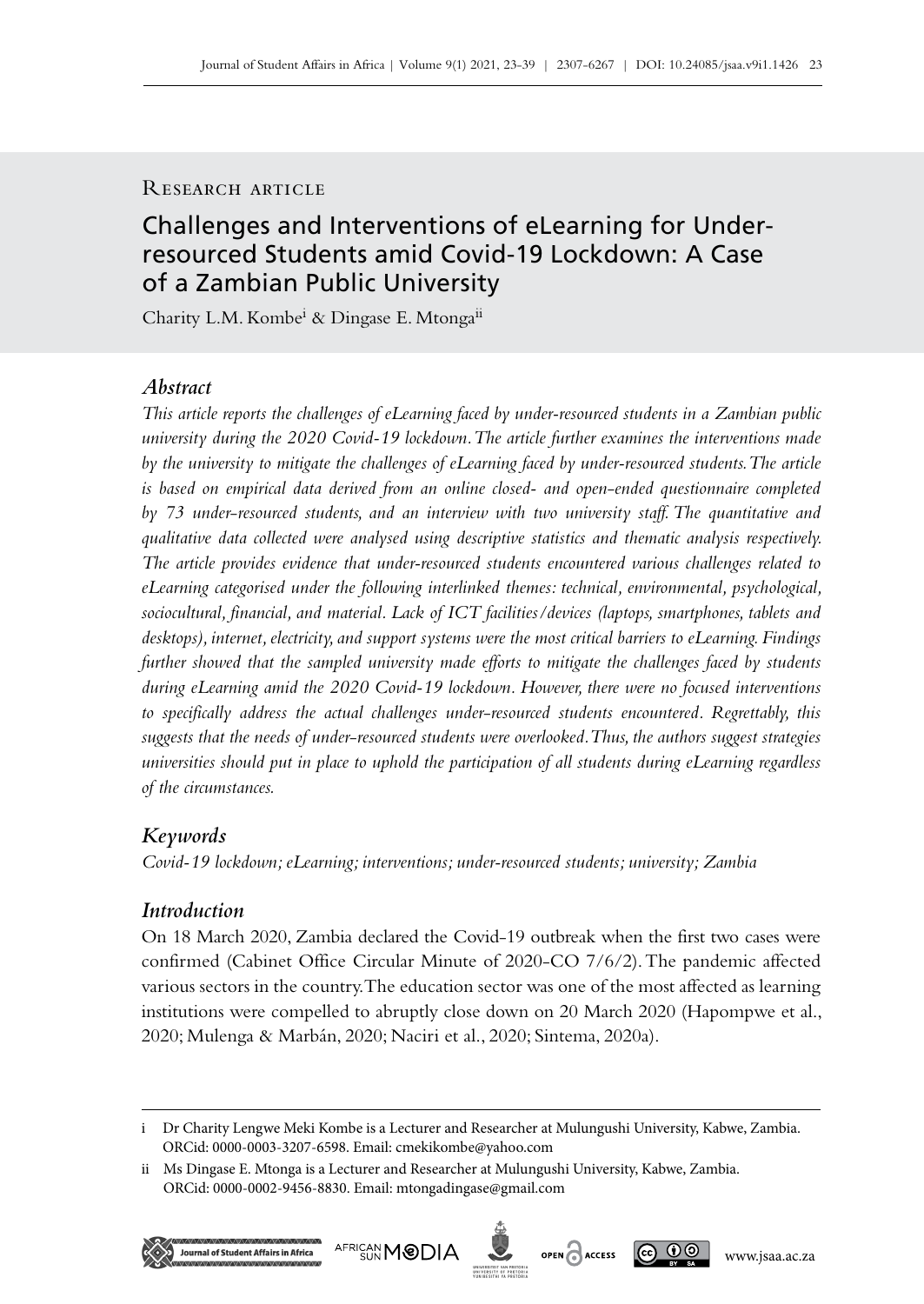To ensure continued learning, some universities opted to remain open by switching to eLearning (online learning) (Mulenga & Marbán, 2020). While this move was forwardlooking, in Zambia eLearning is generally not a popular mode of instruction because the education system is largely based on traditional face-to-face instruction. The unpopularity of eLearning is attributed to various challenges such as power outages, unreliable internet access and lack of eLearning devices by instructors and students. Internet access is also expensive and largely restricted to urban areas (Chola et al., 2020). Poor ICT (Information and Communication Technology) skills and unfavourable academic conditions at home are also serious challenges to eLearning (Chola et al., 2020; Hapompwe et al., 2020; Mulenga & Marbán, 2020; Sintema, 2020b).

Studies conducted outside Zambia have revealed that students experienced challenges relating to eLearning during the Covid‑19 lockdown (Dube, 2020; Hussain, 2020; Kapasia et al., 2020; Kunju, 2020; Upoalkpajor & Upoalkpajor, 2020). The aforementioned challenges for effective eLearning were more prominent amongst under-resourced students. This is, amongst others, because they have limited access to essential educational resources which consequently derail their education (Krodel et al., 2008; Adnan & Anwar, 2020; Pawloski, 2020). The desperate needs of these students become even more critical in times of emer– gencies such as the outbreak of Covid-19. For instance, Upoalkpajor and Upoalkpajor (2020) reported that the impact of Covid–19 was "... severe for underprivileged families … causing intermittent learning' (p. 25). As Dube (2020, p. 137) argues, it seems as though eLearning "favours … well-privileged learners, thus, widening the gap between the poor and the rich…"

In this article, an 'under-resourced student' is one who has limited or no access to certain resources to address a specific situation or negotiate a particular environment. Resources include finances, materials (pertinent instructional resources such as smartphones and computers); support systems (friends, family, and backup resources available to access in times of need); and mentors (any role model and highly proficient person such as a lecturer, ICT staff and student counsellor helping students get the most from their educational experience). The term under-resourced shall also refer to having inadequate resources, being poor and under-funded (Krodel et al., 2008; Payne, 2008).

In Zambia, a number of studies relating to Covid-19 vis-à-vis education have been conducted (Chola et al., 2020; Hapompwe et al., 2020; Mulenga & Marbán, 2020; Naciri et al., 2020; Sintema, 2020a). While some of these scholars (Hapompwe et al., 2020; Sintema, 2020a) observed that under-resourced students experienced eLearning challenges during the 2020 Covid-19 lockdown, strikingly, none of them critically examined the specific challenges such students encountered.

Therefore, the aim of this article is to report on the specific challenges of eLearning faced by under-resourced students amid the 2020 Covid-19 lockdown in a Zambian public university. Furthermore, the article examines interventions made by the sampled university to mitigate the challenges of eLearning faced by under-resourced students. The '2020 Covid‑19 lockdown' refers to the period between 20 March 2020 when learning institutions in Zambia were closed to mid-July 2020 when data collection for the current study was concluded.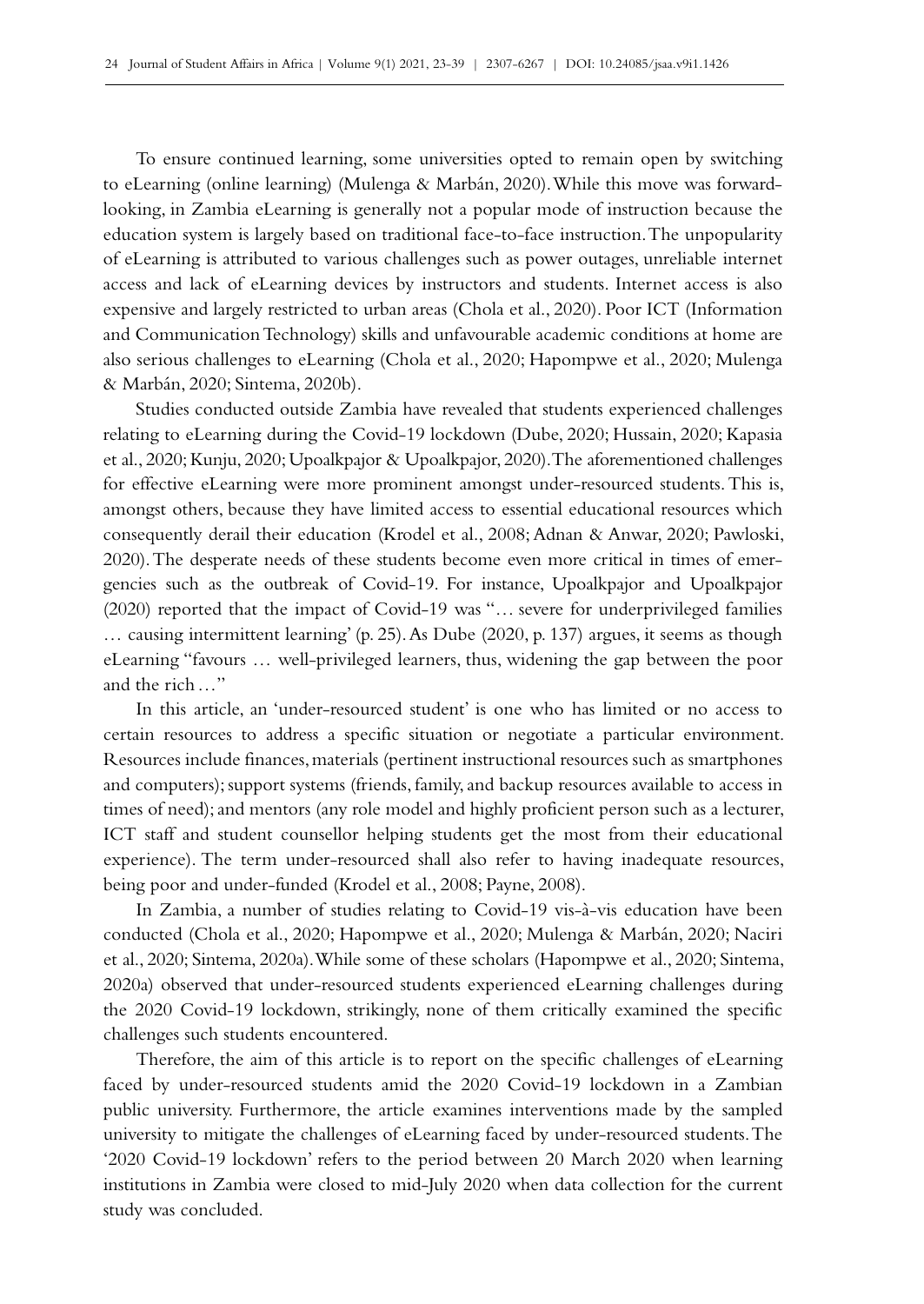This discussion is significant as it is expected to inform policy and practice on the actual experiences and challenges under-resourced students go through when it comes to eLearning at universities. The research may also provide insight into universities on how to appropriately respond to challenges faced by under-resourced students to ensure equity in education. The study may also contribute to the existing body of knowledge on the subject and stimulate interest for further research.

## *Literature Review*

Studies on education during the Covid‑19 crisis are increasing. Although the specific objectives of the various studies differ, they generally focus on examining the impact of Covid‑19 on education, assessment and its various stakeholders – students, teachers, school administrators, families, etc (Hapompwe et al., 2020; Kapasia et al., 2020; Sintema, 2020a; Upoalkpajor & Upoalkpajor, 2020). It is also apparent that the studies generally centre on examining the shift from the traditional face-to-face method of instruction to eLearning owing to the abrupt closure of learning institutions around the world (Naciri et al., 2020).

Seemingly, however, fewer studies at international level (Kapasia et al., 2020; Kunju, 2020) bring up the challenges that under-resourced students have encountered as learning institutions unexpectedly changed instruction from face-to-face to eLearning. There are examples, like a study conducted in India that assessed the impact of Covid-19 lockdown on undergraduate and postgraduate students at various colleges and universities of West Bengal. Findings indicated that students faced challenges relating to eLearning like poor internet connectivity, unconducive study environments, stress, depression, and anxiety. Students from remote areas and marginalised sections of society, in particular, faced unique challenges, like being denied eLearning due to lack of electricity and poor internet connectivity. Consequently, it was recommended that interventions be created to provide space for studying amongst students from the vulnerable sections of society (Kapasia et al., 2020).

While the study by Kapasia et al. (2020) provides useful insights regarding eLearning during the Covid-19 lockdown, amongst whom can be classified as under-resourced students, it does not go into much depth with regards to the detail of the specific challenges that this group of students faced. The current study therefore provides more insight into the discussion considering that it specifically focuses on under-resourced students in relation to the actual challenges of eLearning they encountered during the Covid-19 lockdown in Zambia.

Still in India, a survey was conducted amongst school students across the country to understand the consequences of the Covid‑19 lockdown on their studies and the challenges encountered with regards to exploring alternative modes of learning. Findings revealed that the abrupt closure of educational institutions negatively affected students, especially those from the Economically Weaker Section (EWS) of the country. Most EWS students were unable to explore eLearning resources due to lack of eLearning know-how and the inaccessibility of needful eLearning necessities such as smartphones and internet. Further, above 70 per cent of the participants indicated that they found eLearning challenging because they had never done it before, while 79 per cent stated that they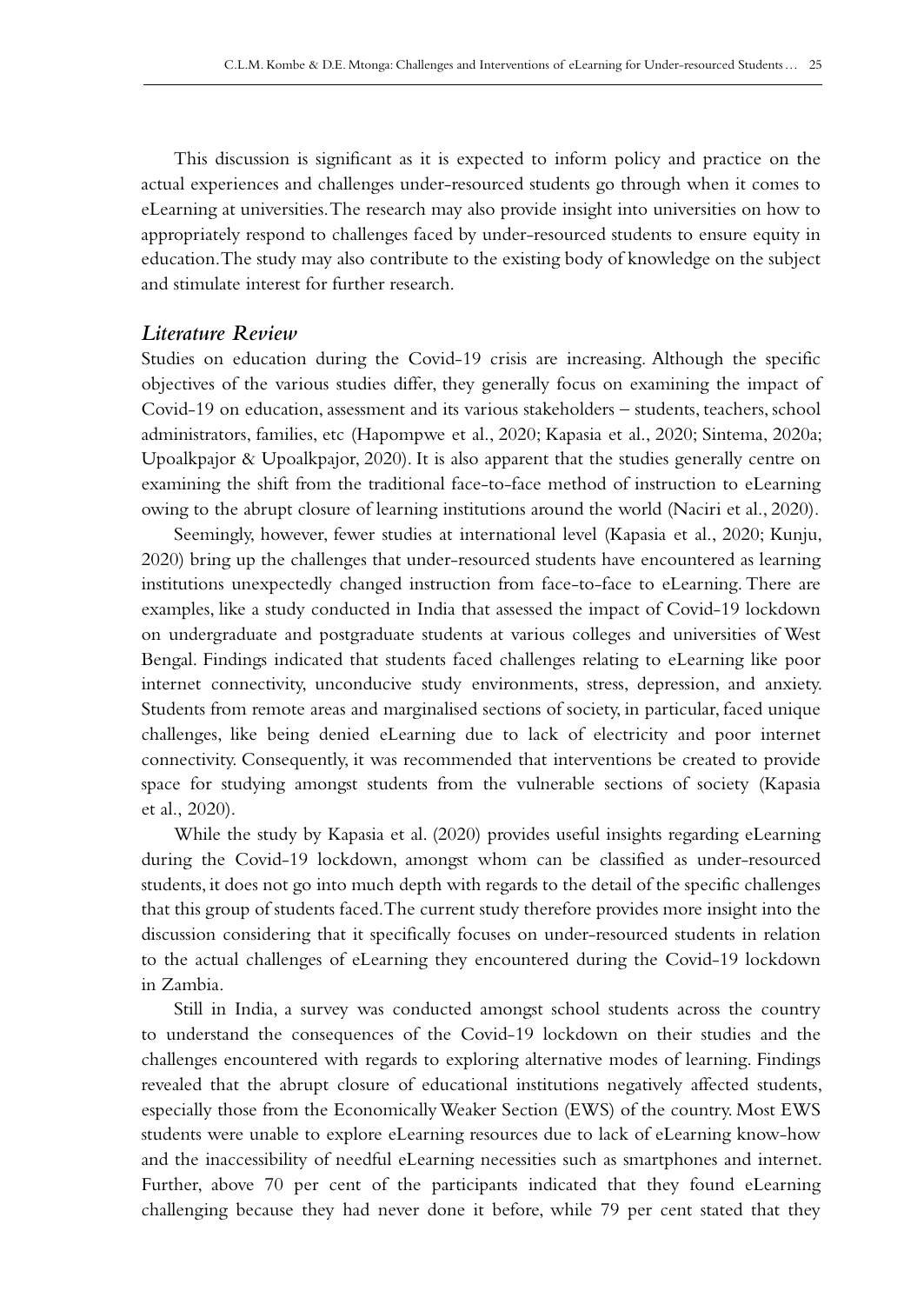were uncomfortable with it (Kunju, 2020). Findings by Kapasia et al. (2020) and Kunju (2020) provide a good basis for understanding the contextual similarities and differences of eLearning during the Covid-19 lockdown amongst different countries.

In Africa, literature on Covid-19 and education is gaining grounds (Dube, 2020; Hussain, 2020; Upoalkpajor & Upoalkpajor, 2020). Generally, the literature provides evidence on the impact of Covid–19 as well as lessons that have been learnt on the matter under scrutiny. The literature also focuses on the challenges that students and instructors encountered during the pandemic which include lack of appropriate resources for eLearning, unreliable internet connectivity, power outages, unfavourable learning environment, anxiety and stress, amongst others. The marginalised in society such as the under-resourced were the most affected. This is affirmed by scholars such as Dube (2020) who documents rural learners having been left out from learning as a result of lack of various means to access online learning in South Africa. These findings are echoed by Hussain (2020) who argues that the inevitable mode of instruction adopted by the Nigerian Federal Ministry of Education excluded the already vulnerable and disadvantaged students.

Available literature on Covid‑19 and education in Zambia focuses on different areas with little attention paid to challenges under-resourced students encountered during the Covid‑19 lockdown (Chola et al., 2020; Mulenga & Marbán, 2020; Naciri et al., 2020; Sintema, 2020a). For example, Sintema (2020a) examined the views of teachers of science, technology, engineering, and mathematics (STEM) at a public secondary school on the probable effects of Covid-19 on STEM education vis-a-vis performance of students in STEM subjects. Similarly, Hapompwe et al. (2020) investigated the impact of Covid-19 on grades 7, 9 and 12 learners' national examinations academic performance following the premature closure of schools. Chola et al. (2020) assessed students' perceptions towards eLearning amid the Covid‑19 pandemic through an online survey involving 210 Physics students at a medical university in Lusaka. Notably, what cuts across in the literature is the concern about many learners not accessing eLearning.

The foregoing documented literature raises critical questions such as: 'How should governments and universities ensure inclusion and equity for all learners during emergencies?' 'In what ways could the Zambian government ensure continuity of learning amongst the vulnerable and disadvantaged students in times of crisis?' 'What would be the best policies and practices to emancipate the marginalised groups in eLearning during emergencies such as Covid-19 and beyond?'

#### *Conceptual and Theoretical Underpinnings*

This study is framed by the concept of Inclusive Education (IE) which, in its most 'traditional' conceptualisation, entails educational institutions that are made or transformed with the purpose of accommodating children with special needs (disabilities) and how they can adapt easily in the school environment (Florian, 2014; Schuelka, 2018; Schuelka et al., 2020). From a broader perspective, IE is used to name the process of recognising and giving 'support to the groups that are in any way marginalized' (Petrović, 2013, p. 31). The broader view of IE looks at the diversity of students and how learning institutions could respond to these differences (Armstrong et al., 2010).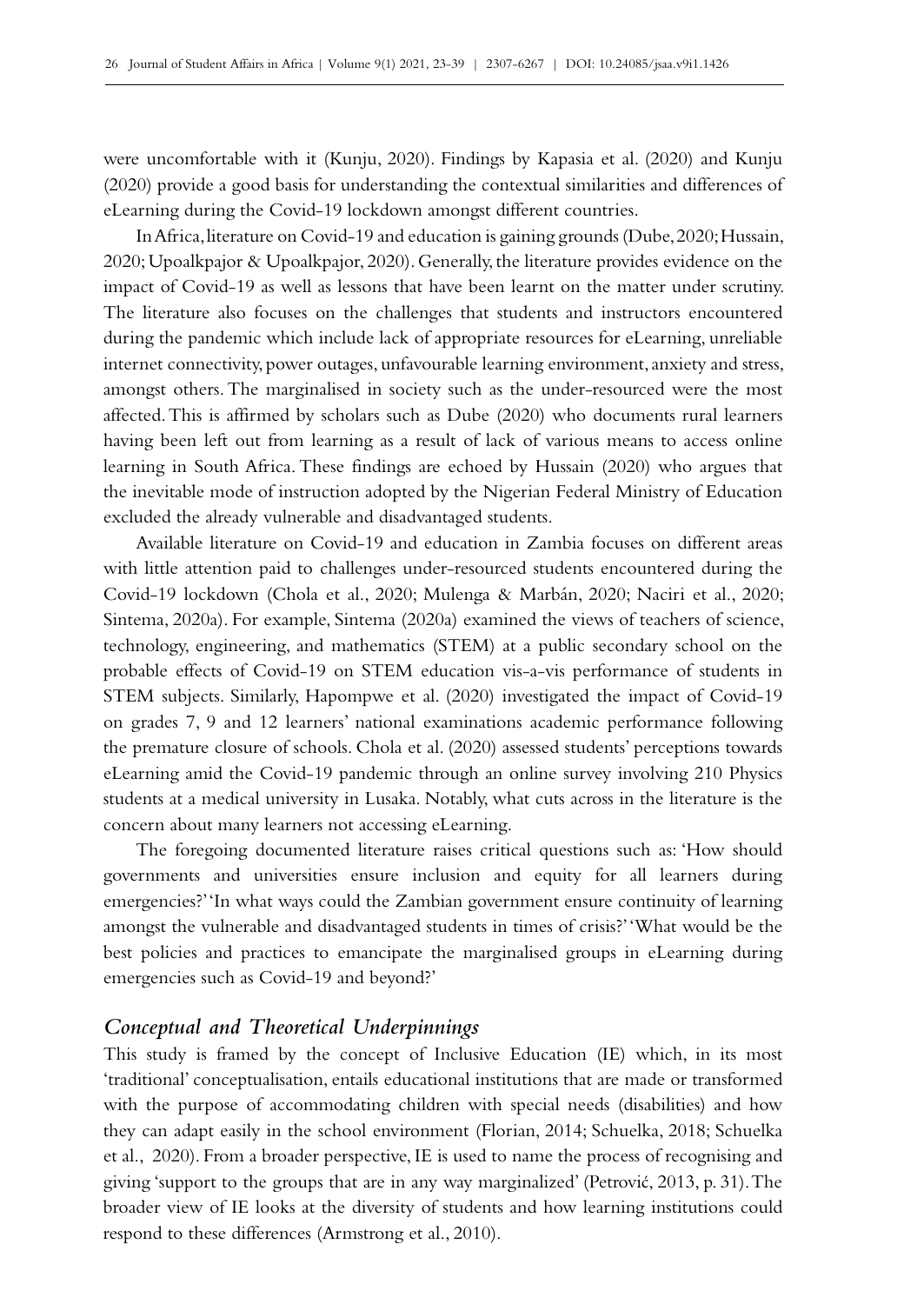IE can therefore be defined as learning that upholds personal, academic, and professional development of all learners irrespective of their age, gender, language, economic status, disability, and other forms of differences. In this regard, learning institutions are called upon to transform education to meet the needs of the student, i.e. transforming the system to accommodate the student and not vice versa (Armstrong et al., 2010; Tomlinson, 2014; Schuelka, 2018).

IE is anchored on the principle of 'Education For All' with the assumption that every learner has a right to equal and quality educational opportunities and benefits (Cobley, 2018; UNESCO-IBE, 2016). The provision of quality education is in line with the fourth Sustainable Development Goal which emphasises inclusive and equitable quality education (Boeren, 2019).

The practice of IE calls for an understanding that requires a continuous process which strives to sustain the participation of all students. It also aims at restructuring the cultures, policies, and practices in learning institutions as a response to the diversity of learners (Schuelka, 2018; Schuelka et al., 2020). Schuelka (2018) brings out success elements to effective implementation of inclusive education which include inclusive polices and legal support that promote high outcomes for all students; adequate and equitable distribution of school resources and facilities; sufficient teacher training in inclusive thinking and techniques; flexible curriculum that offers personalisation; and supportive leadership.

Grimes (2010) developed a useful list of indicators to evaluate the level of inclusive education in Laos (Asia) that could be applied in other contexts. These indicators basically focus on vulnerable learners having a sense of belonging in a school; being supported by school staff and treated fairly; their voices valued; access to all lessons; and having a conducive environment to enable them to succeed in their learning.

IE also calls for the "*presence*, *participation***,** and *achievement* of all learners" (Booth & Ainscow, 2011; Messiou, 2017). This implies that learners must be in attendance and actively engage in learning in order to have a positive educational experience. Booth and Ainscow (2002, p.3) define participation in terms of collaborative learning in shared learning experiences with learners "being recognised, accepted and valued".

In addition to IE, this study was also framed by ideas advanced under the Critical Emancipatory Research (CER). The CER is associated with the critical theory established at the University of Frankfurt in the early 1920s. The CER has its "philosophical roots in several traditions such as Marx's analysis of socio-economic conditions and class structure, Habermas' notion of emancipatory knowledge and Freire's transformative and emancipatory pedagogy" (Nkoane, 2013, p. 99). The aim of CER is not merely to explain or understand society but to transform it. The task of the researchers therefore is to challenge people in authority and uncover any repressive structures that suppress people and facilitate disparities (Patton, 2002).

The CER also seeks to explain and encourage participation and to shape the world into a better place for all. To do so, CER researchers problematise "historical and social conditions of crisis, oppression, inequality and replace them with emancipatory ones" (Sinnerbrink, 2012, p. 370). The CER endeavours to ensure that no one is excluded from experiences that transform their lives while promoting inclusion, social justice, equality, and human rights.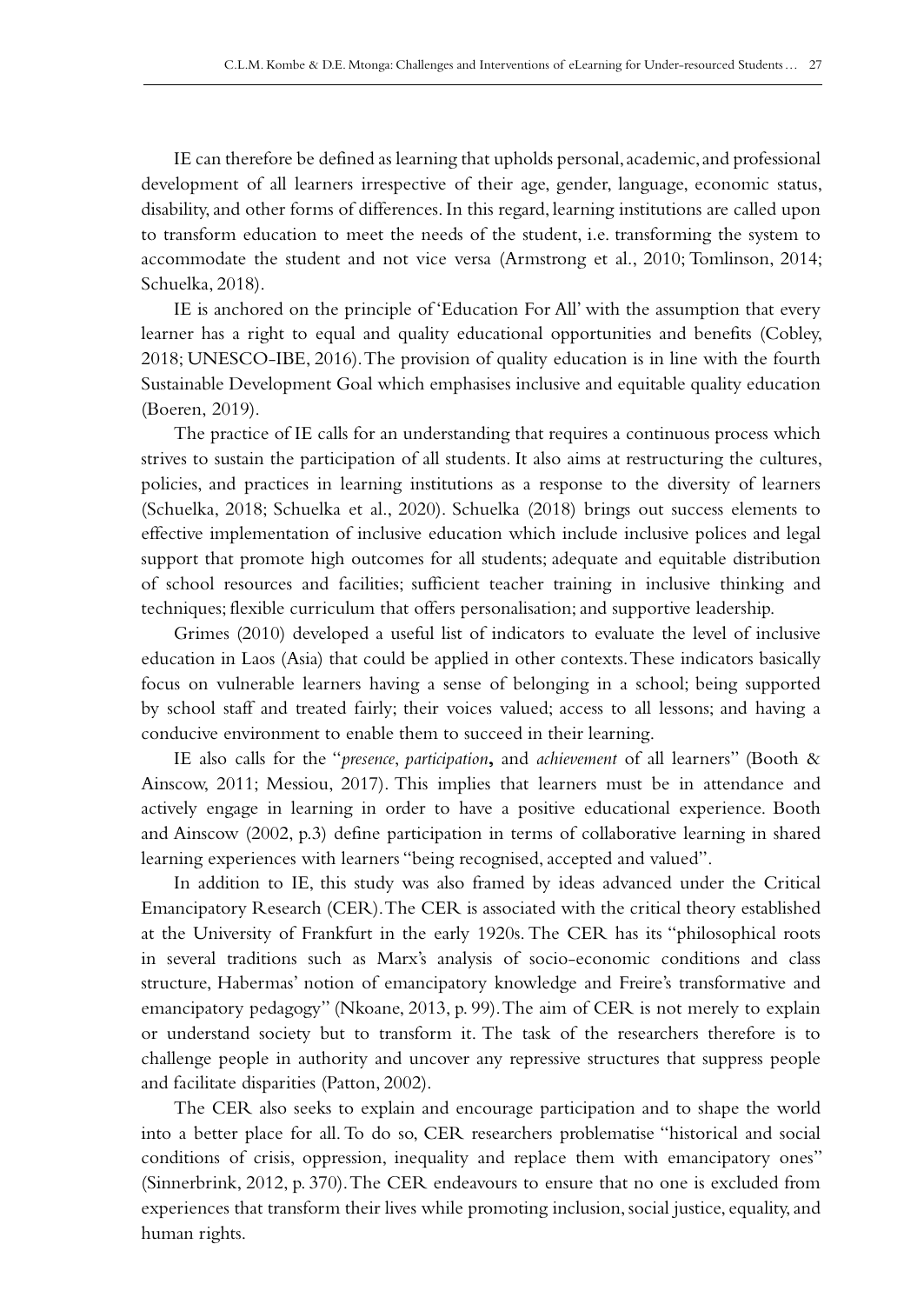IE and CER are both relevant to interrogate learning amongst under-resourced students amid the Covid‑19 lockdown due to the following reasons. First, the concept of IE and CER aim at ensuring that all categories of people, regardless of their vulnerability, have access to common provisions and equitably participate in experiences that can emancipate them (Grimes, 2010; Nkoane, 2013). Secondly, IE and CER both promote 'emancipatory' values such as equity, social justice, inclusion and human rights amongst disenfranchised groups. Both frames therefore provide a valuable lens to ponder on the challenges of eLearning faced by under-resourced students during the Covid-19 lockdown. Further IE and CER offer a frame to appreciate the 'emancipatory' interventions that could be made by the universities to ensure inclusive and equitable eLearning.

## *Research Methodology*

This research adopted a cross-sectional survey design which employed qualitative and quantitative methods of data collection, where data was collected and analysed at a specific point in time (Creswell, 2014; Yin, 2017).

A public university from Zambia was purposively sampled as it is one of the institutions that conducted eLearning during the 2020 Covid–19 lockdown. The sampling of participants in the study was done in collaboration with the student affairs and student counsellor officers. A list of 83 students who presented themselves as 'under-resourced' by virtue of having limited or no access to finances to meet their educational needs was availed to the researchers by the university. The student affairs and student counsellor officers revealed not having a 'formal' system in which the university captures under-resourced students. They pointed out that those that are classified as under-resourced usually present themselves to the office of the student affairs and student counsellor as such. The fact that the students present themselves to the aforesaid offices implies that the number of underresourced students could have been more than the 83 captured at the time of the study.

This research employed two data collection methods namely, an online questionnaire created using 'Google form' and interviews. The online questionnaire link was sent to the 83 identified students through email, WhatsApp and Short Text Messages. Ultimately, 73 students successfully participated. An online questionnaire was deemed an appropriate mode of data collection for the students because the study was conducted during the 2020 Covid‑19 lockdown.

The questionnaire contained closed- and open-ended questions. Closed-ended questions were used to collect biographical and quantifiable data such as the type of devices and online platforms used by the students during eLearning. The open-ended questions were used to collect qualitative data such as personal challenges related to eLearning experienced by participants during the lockdown.

Face-to-face interviews were conducted with staff in charge of students' affairs (SISA) and a university student counsellor (USC). The two participated in the study by virtue of being custodians of information on under-resourced students. The interview with the SISA and USC focused on obtaining data such as the challenges reported to the university on eLearning by the under-resourced students and how the institution responded to the challenges. The face-to-face interviews were a suitable mode of data collection because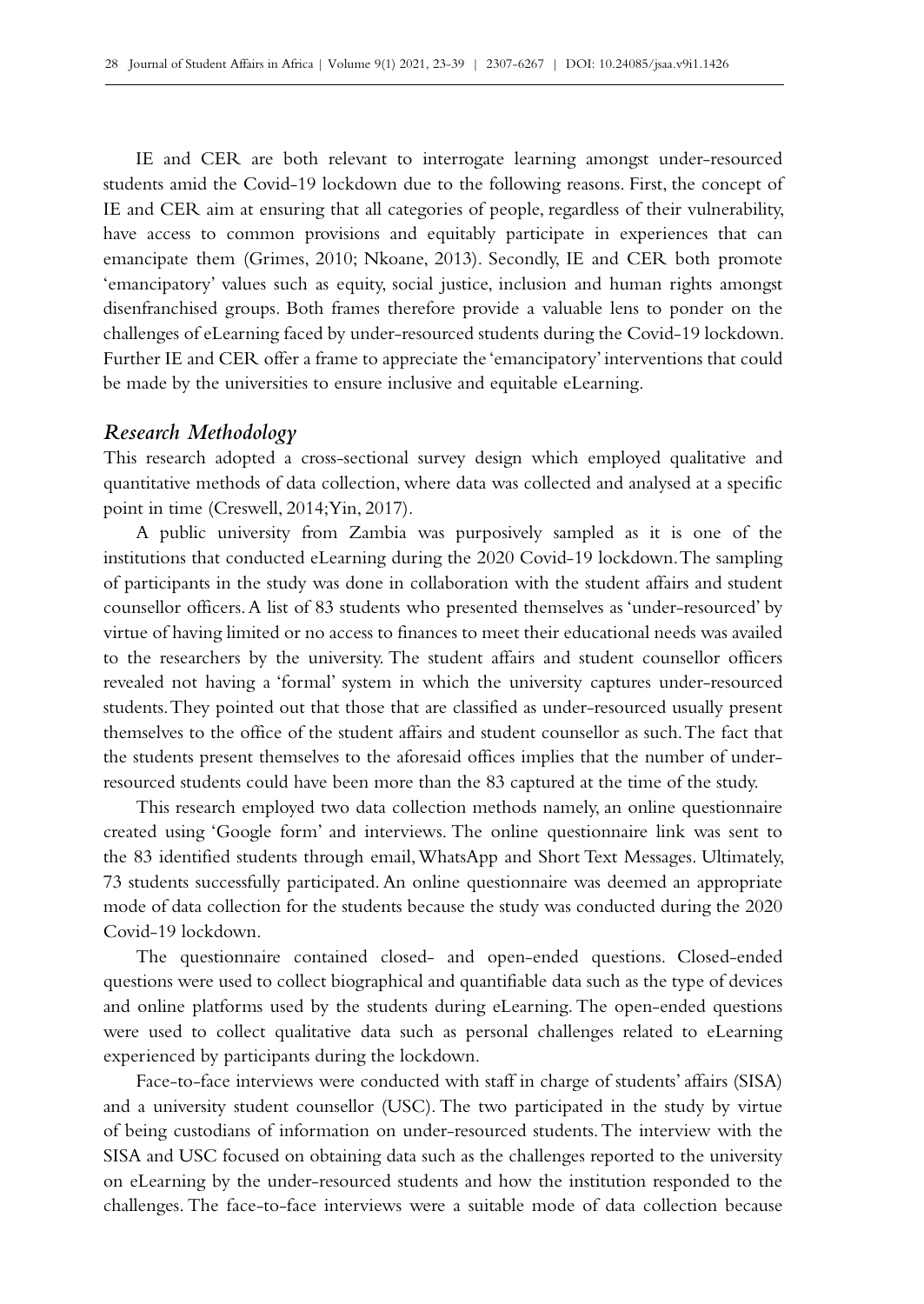they provided the researchers with an opportunity to gain an in‑depth understanding on the subject under investigation.

The quantitative data collected through the online questionnaire was analysed using descriptive statistics and presented in figures and tables. The qualitative data collected through the questionnaire and the face-to-face interview was manually analysed by reading through the data repeatedly; coding and categorising it into themes. The analysed data was presented and interpreted in line with the objectives of the study, the literature review, and conceptual and theoretical underpinnings.

To ensure the validity and reliability of the quantitative findings, the questionnaire was reviewed by experts and piloted while the trustworthiness of the qualitative data was achieved through member checking, an extensive discussion of the results, and use of verbatim quotes obtained from the interviews and questionnaires. The findings were also triangulated through the use of two methods of data collection and the involvement of two categories of participants (Creswell & Creswell, 2017).

# *Ethical Considerations*

Ethical principles were adhered to by obtaining permission from the sampled university to carry out the research focusing on under-resourced students. Consent was obtained from the participants and they were informed of their voluntary participation and right to withdraw from the study. Confidentiality was taken care of by not exposing details of any participant and the sampled institution. Furthermore, no financial benefits were offered to participate in the research (Creswell & Creswell, 2017).

# *Findings and Discussion*

This section presents and discusses the findings of the study. It commences with the biographical data of the students followed by the rest of the findings under two headings derived from the study objectives.

#### **Biographical data of participants**

|                                   |                        | Gender |    |
|-----------------------------------|------------------------|--------|----|
| Faculty/School                    | Number of participants | M      | F  |
| Education                         | 14                     | 07     | 07 |
| Agriculture & Natural Sciences    | 0 <sub>5</sub>         | 02     | 03 |
| Social Sciences                   | 0 <sub>5</sub>         | 03     | 02 |
| <b>Business Studies</b>           | 05                     | 02     | 03 |
| Science, Engineering & Technology | 41                     | 32     | 09 |
| Medicine & Health Sciences        | 0 <sub>3</sub>         | 01     | 02 |
| <b>Totals</b>                     | 73                     | 46     | 27 |
|                                   |                        | (63%)  |    |

**Table 1: Distribution of participants from each school by gender**

*Source: Field data (July 2020)*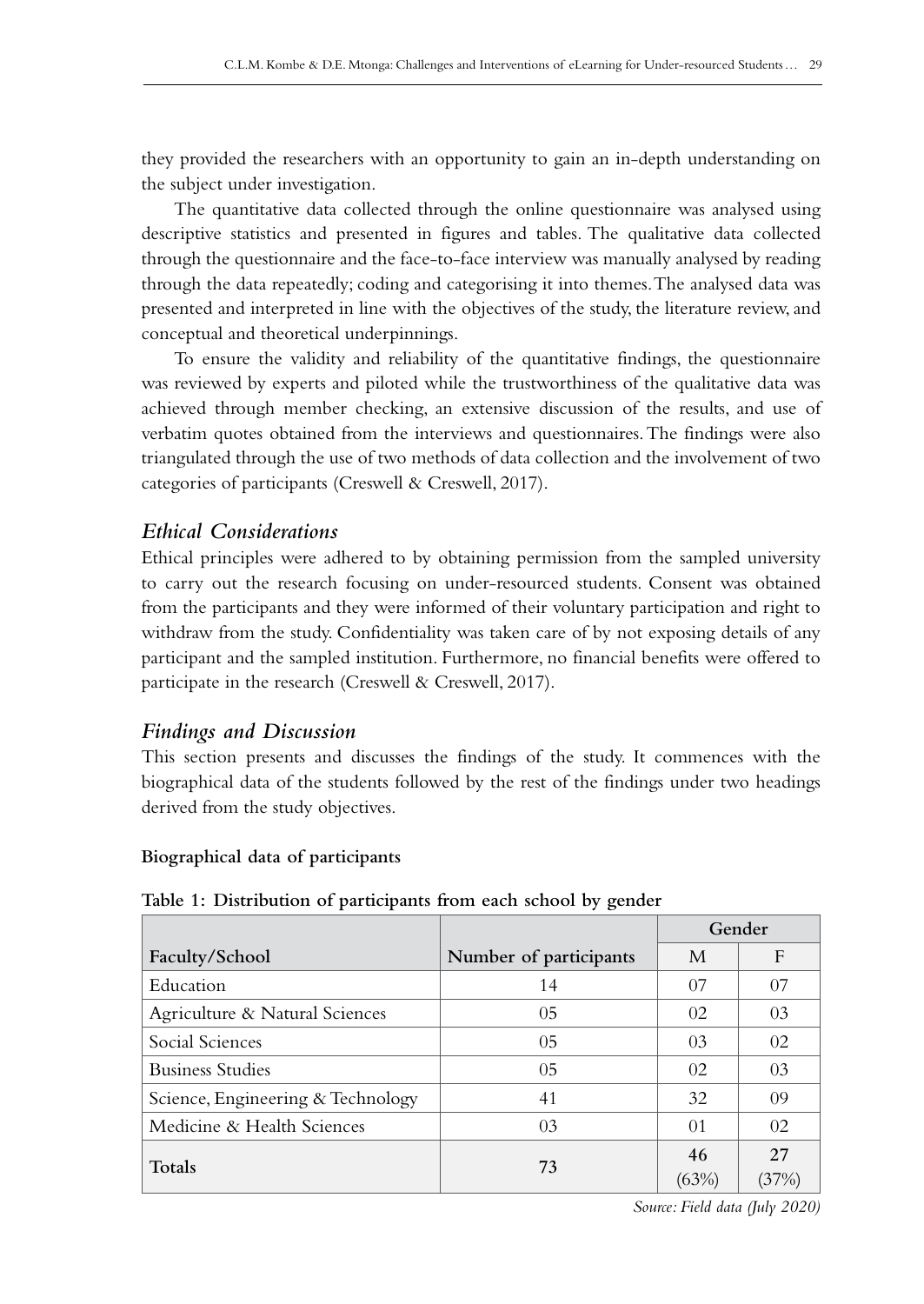As indicated in the table, more males (63%) than females (37%) participated in the study (Table 1). This was expected because the list of under-resourced students obtained from the university from which the participants were drawn contained more males than females. As highlighted in the methodology, under-resourced students present themselves to the university in order to be identified as such. Therefore, two questions arise: Could it be that males are more prone to vulnerability than their female counterparts? Are females shy to be identified as under-resourced? These questions still require further interrogation.

## **Objective 1: Challenges of eLearning faced by students**

To contextualise the major findings of the study, results on participants' involvement in eLearning before and during the lockdown are examined. Thereafter, eLearning platforms and devices used by participants during the lockdown are presented and discussed.

#### *Students' involvement in eLearning before and during the lockdown*

Most of participants (79%) compared to a few (21%) reported that they had never been involved in eLearning before the lockdown (Figure 1). This raises a question as to why eLearning is under-utilised in the sampled university. This is despite the fact that the sampled university has basic on-campus internet and eLearning facilities. This calls for further research.



**Figure 1: Students' involvement in eLearning before the lockdown (***Source: Field data, July 2020***)**

Almost all the students (95%) were involved in eLearning during the lockdown while 5 per cent reported not being involved (See Figure 2). Students who participated in eLearning reported different levels of involvement with 33 per cent indicating that they were 'very involved' to 'involved' compared to 62 per cent who were 'rarely' to 'very rarely' involved. For the 5 per cent of students who reported not being involved in eLearning, the findings suggested that they were eager to participate but excluded due to various challenges to be discussed in the subsequent section.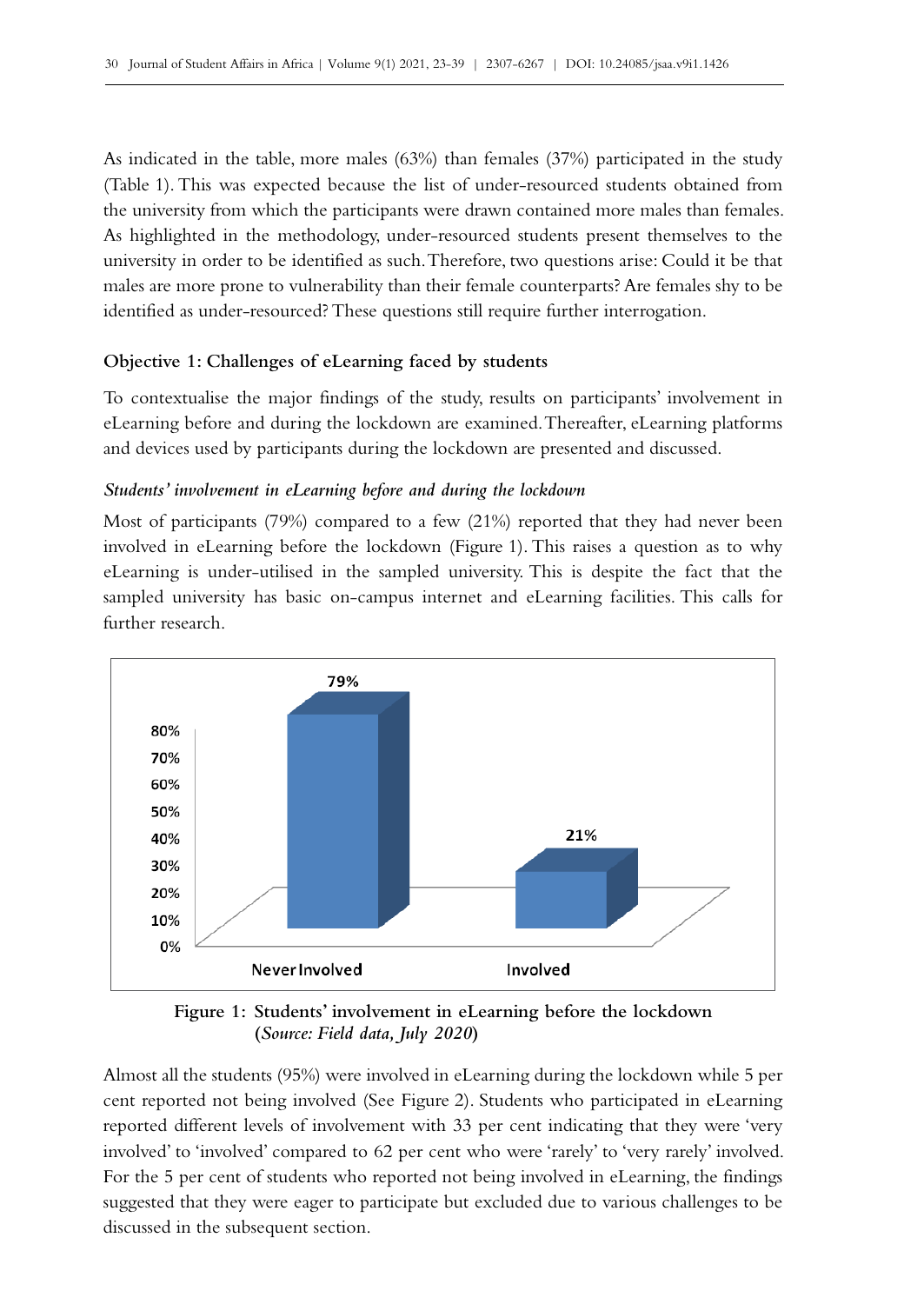

**Figure 2: Students involvement in eLearning during the lockdown**  *(Source: Field data, July 2020)*



**Figure 3: eLearning platforms used during the lockdown**  *(Source: Field data, July 2020)*

Findings (Figure 3) showed that the most frequently used eLearning platform was WhatsApp (41%) followed by Zoom (21%) with Moodle (the official institutional eLearning platform) being the least (4%). Most students stated that they preferred to use WhatsApp because they were familiar with its features and because it was reasonably affordable when it came to data bundle usage. This finding is similar to other study results (Cetinkaya, 2017; Mulenga & Marbán, 2020; Suardika et al., 2020; Susilo, 2014) that showed WhatsApp as an emerging valuable educational tool in other educational set‑ups. This is especially for under-resourced students, who may only have smartphones and low data availability.

Moodle was the least preferred platform because students reported not being familiar with it. This reveals gaps in the training the university offered to its students. The students also indicated having some difficulties accessing Moodle due to technical challenges such as poor internet connectivity.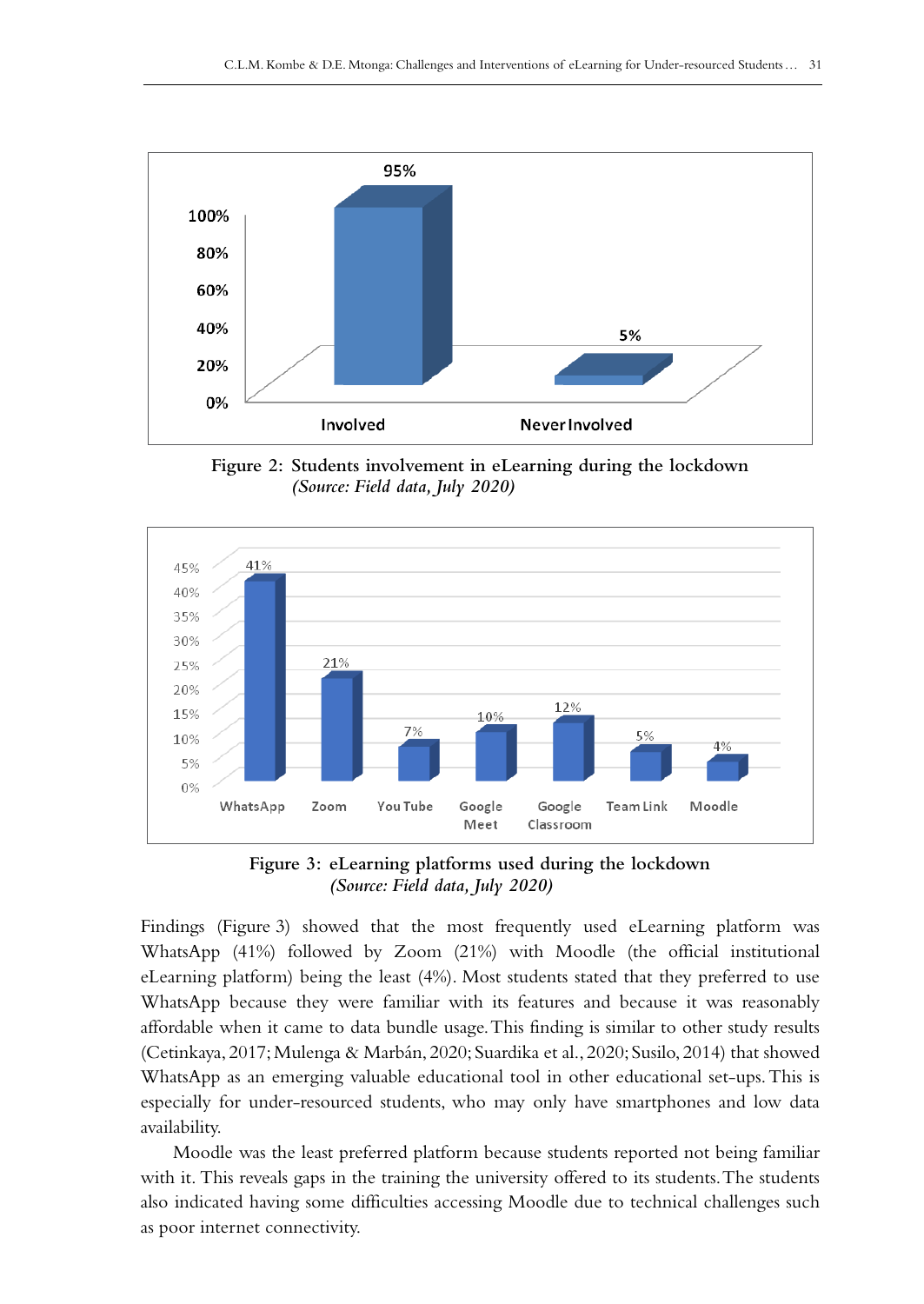To access eLearning, students used various electronic devices which included smartphones (89%), laptops (7%), desktops (3%) and tablets (1%). This finding aligns with Chola et.al. (2020) who found smartphones to be the most frequently utilised devices amongst students at a private university in Zambia. Worth noting is that many students (78%) reported borrowing devices from parents, siblings, friends, and other relatives, confirming the struggles under-resourced students encounter in their learning (Krodel et al., 2008).

#### *E‑learning challenges*

Four interlinked themes regarding challenges of eLearning experienced by underresourced students during the 2020 Covid‑19 lockdown were identified as illustrated in Figure 4.



**Figure 4: Themes on challenges of eLearning**  *(Source: Field data, July 2020)*

#### *Theme 1: Environmental challenges*

Environmental challenges were reported in the form of crowded homes, noisy locations, lack of internet and electricity provision. Overcrowded homes hindered the success of students' eLearning in the sense that they could not secure privacy to effectively participate in the lessons. Furthermore, some family members were reported doing different activities such as playing loud music, and children playing around during lessons. Some students further lamented that the locality of their homes was near the marketplaces where there were various noisy activities. A student lamented:

*Home is not a convenient place to do e-learning due to so many disturbances … so much activity happening at home…* (Male Participant 20)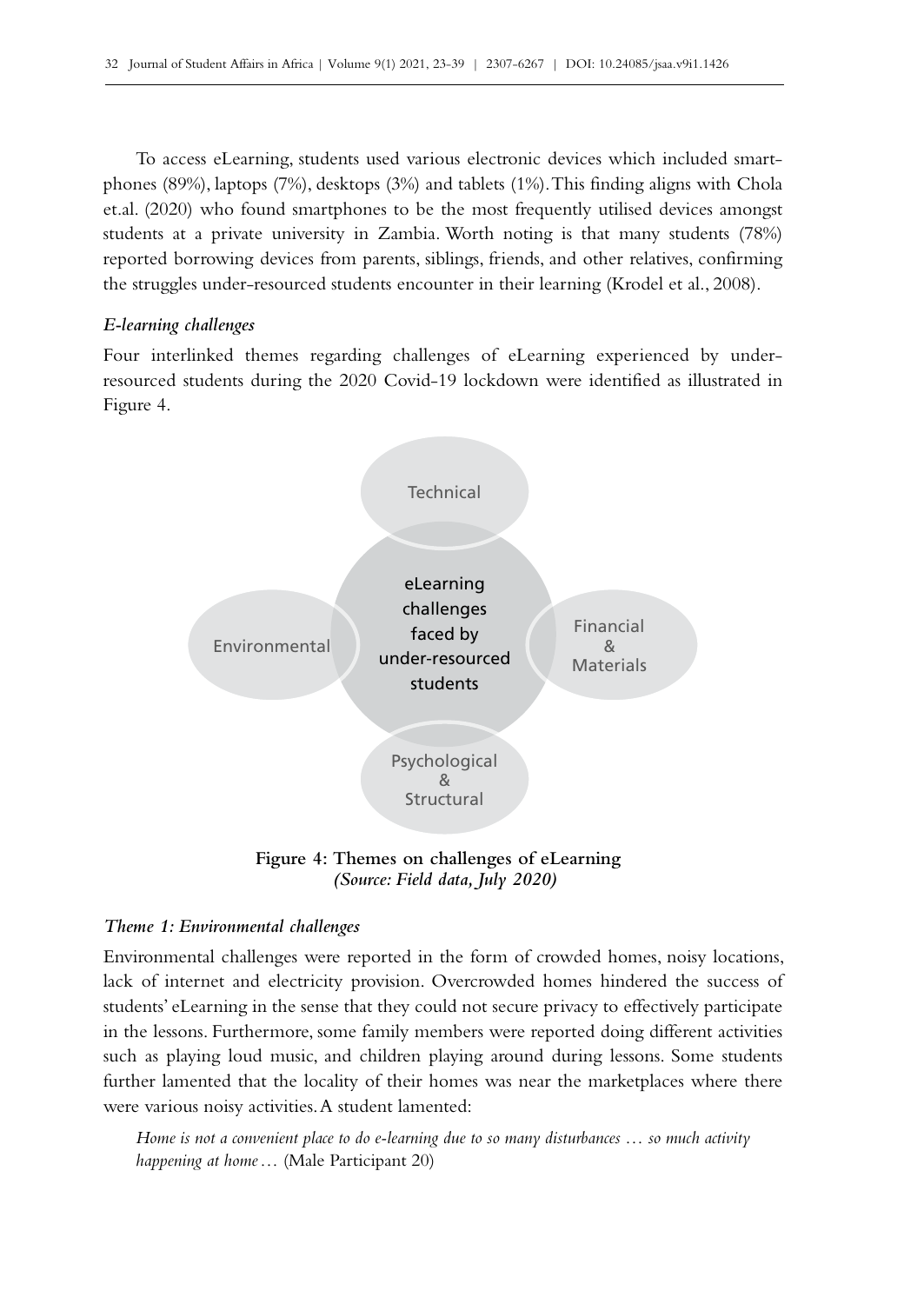Another participant also complained:

*…my neighbourhood is too noisy to concentrate.* (Female Participant 31)

Students coming from remote parts of Zambia complained that they were not connected to the power grid and internet which completely cut them off from accessing eLearning and important information. The affected students stated finding various means to access online lessons and important information pertaining to their studies. For instance, a student said they had to travel to the nearest place in order to access internet and power, as stated below:

*I stay in a remote area where there is no power, no internet. The nearest place where I can find internet and power is about 10 to 12 kilometres. This made it very difficult for me to participate in online learning…* (Male Participant 18)

The finding that students were cut off from eLearning due to lack of power and internet connectivity coincides with results established in India where students were reported to have been excluded from accessing eLearning due to similar reasons (Kunju, 2020; Kapasia et al., 2020).

#### *Theme 2: Financial and material challenges*

Findings on financial and material challenges to eLearning included inaccessibility to learning materials and lessons due to lack of eLearning devices, data bundles and non-payment of tuition fees. According to the policy of the sampled university, each student was expected to meet at least the 50 per cent payment of tuition fees before accessing the institutional eLearning platform (Moodle).

The finding that students lacked the necessary eLearning devices confirms the high number of students who used borrowed devices. Findings also affirm the negative financial impact the pandemic had on under-resourced families where one student reported a parent having no source of income due to the Covid–19 lockdown, as indicated in the subsequent quotation. This finding is in line with Upoalkpajor and Upoalkpajor's (2020) study results which indicated that the impact of Covid–19 was severe for underprivileged families.

*E-learning for me was a big challenge because my father did not manage to pay my fees. He has not been paid his salary because the bar where he was working from closed due to coronavirus. This prevented me from accessing Moodle where most materials were uploaded by the lecturers.*  (Male Participant 3)

It raises serious concerns that such students were further disadvantaged from the most basic mode of instruction due to unpaid fees. The university could have devised considerate means of collecting fees.

The foregoing finding was affirmed by the SISA who had the following to say:

*There are a good number of under-resourced students who could not afford a smartphone … Some students deferred their exams due to financial challenges…*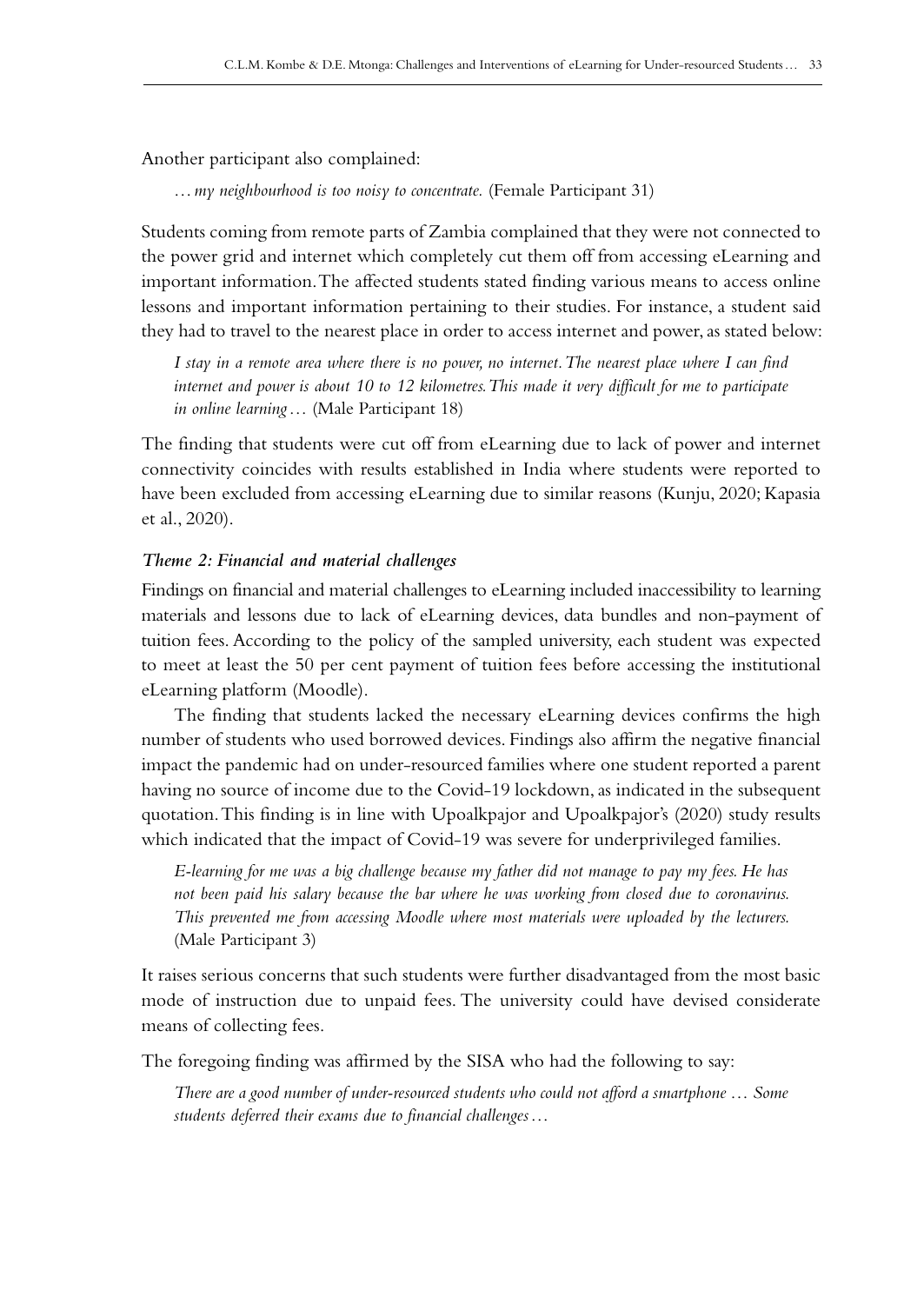#### *Theme 3: Technical challenges*

Technical issues consisting of power outages, poor internet connectivity, lack of computer skills and absence of effective institutional support systems were reported as barriers to eLearning. In terms of load shedding, one of the students had the following to say:

*There is serious load shedding in our area because power goes even for three days and sometimes, we only have it in the night … e-learning is conducted during the day, so I missed out a lot. At least our friends from well to do families use generators…* (Female Participant 7)

Technical challenges in relation to poor internet connectivity was affirmed by the SISA who reported that the university received numerous calls from students on the failure to access Moodle due to poor internet connectivity as indicated in the excerpt below:

*As a university, we received many calls from students reporting challenges to access Moodle due to poor internet.* 

Students also reported lack of technical skills as a barrier to effective eLearning. They also indicated ineffective and inefficient institutional support systems whenever they encountered technical challenges. A participant complained:

*…I reported my challenges through the contact numbers given but no help was given by the university … they always said if your friends are managing how are you failing, which was a very unfair statement.* (Female Participant 71)

Owing to the foregoing, it appears that the under-resourced students received little institutional help to mitigate challenges they encountered during eLearning. This is against the principles of inclusive learning which advocate for the provision of equitable access to education by all students (Schuelka, 2018). Considering the situation, the institution could have put in a place an effective 24/7 call centre to address technical challenges.

#### *Theme 4: Psychological and sociocultural challenges*

Psychological and sociocultural challenges is another theme that emerged from the findings encompassing stress, anxiety, isolation, inadaptability to change and household chores. Stress, anxiety, and isolation were linked to the various challenges students encountered. For example, some students were anxious as they could not access materials and important information posted on Moodle. Other students also reported stress especially towards the final examinations because they had missed some lessons. In some cases, students expressed feelings of isolation because of unreliable and inconsistent mentors and support systems.

Many students also found it difficult to adapt from face-to-face to eLearning which confirms previous findings that many students find it challenging to adjust to eLearning (Xu & Jaggars, 2013). This difficulty to adapt could be attributed to the fact that the majority of the students had never been involved in eLearning and lacked the necessary technical know-how. For example, two students stated: *"To be honest, I don't like online learning"* (Female Participant 71) and *"We should just open school and learn physically…"* (Male Participant 11). These students' sentiments were corroborated by the SISA who had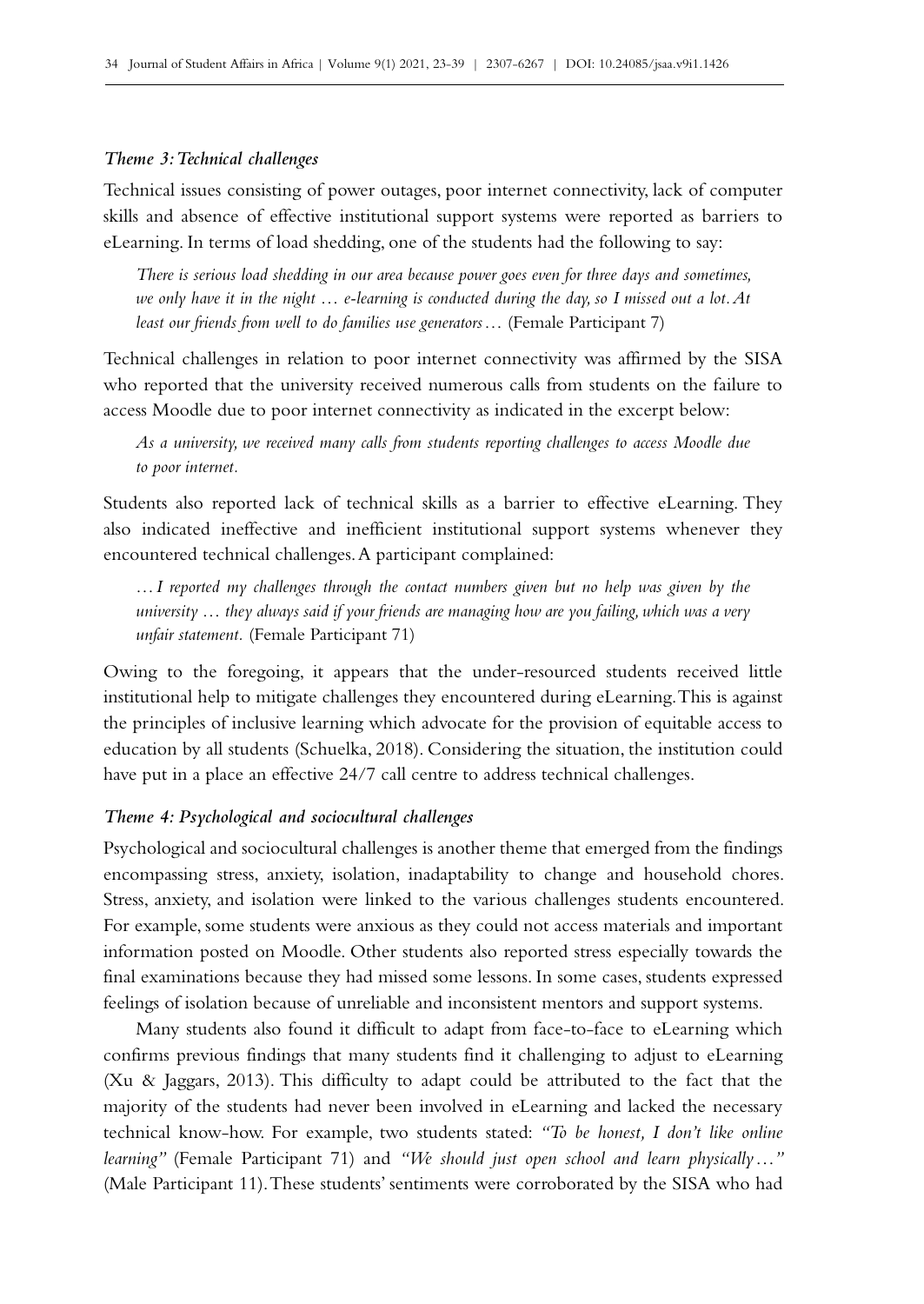the following to say: "most students were used to having face-to-face classes, and suddenly changing to online learning proved to be very difficult for them to adapt…"'

In some cases, students were distracted from eLearning as they were expected to do some house chores during lessons. This was mostly reported by female students who had to engage in various domestic activities such as cooking and taking care of young siblings. For instance, a participant had the following to say:

*Learning from home is challenging especially for a girl-child, we have to work, cook, and run the house in absence of mom, in short, a lot of duties to attend to.* (Female participant 29)

The above finding is echoed by Chola et al. (2020) who indicated that females could be disadvantaged when it comes to eLearning. However, they did not ascertain the actual factors that made them disadvantaged. Kakumbi et al. (2016) add that the girl-child in Zambia is culturally expected to do various household chores which stands as a barrier to her education. In line with the CER, there is a need to liberate the girl child from oppressive cultural beliefs and practices and replace them with emancipatory ones which advocate for inclusion, social justice, equality and human rights (Sinnerbrink, 2012, p. 370).

#### **Objective 2: Interventions by university authorities to mitigate challenges**

In order to have a broader perspective of the interventions that were put in place to mitigate the eLearning challenges encountered by under-resourced students, participants were asked to submit their responses. Most students (92%) reported that the university did not put in place any particular intervention to mitigate the challenges they encountered during eLearning. However, some of them mentioned the free 100 megabytes (MB) bundles provided to all students to enable them to access Moodle, while others talked of the contact numbers they were given to call in case of technical challenges. For example, a student lamented: *"…nothing, the only notable thing I noticed was providing a number from the ICT Department for challenges with Moodle and free 100 MB bundles"* (Male Participant 19).

It is also important to note that the students lamented that the 100 MB offer was not adequate to access all lessons in all courses, especially when it came to downloading big files. One wonders how the allocated MB were arrived at.

The SISA and USC confirmed the submissions by the students on the interventions put in place by the university and added the following: Unlimited access to Moodle following partnership with a local mobile network provider; offering educational tablets (Edu Tabs) on credit; video lessons on how to use Moodle; giving students three chances to upload quiz responses on Moodle in case of failure on first or second attempt; and a 24‑hour duration for writing and uploading examination answer scripts for each course.

The researchers observed that the offer of unlimited access to Moodle was not mentioned by any student. This implies that the students may not have been aware of the service offered due to communication lapses in the system. Unlimited access to Moodle was a laudable intervention by the university to ensure inclusion and participation in eLearning for all students. However, the intervention appeared not to have value because most of the sampled students were not conversant with it.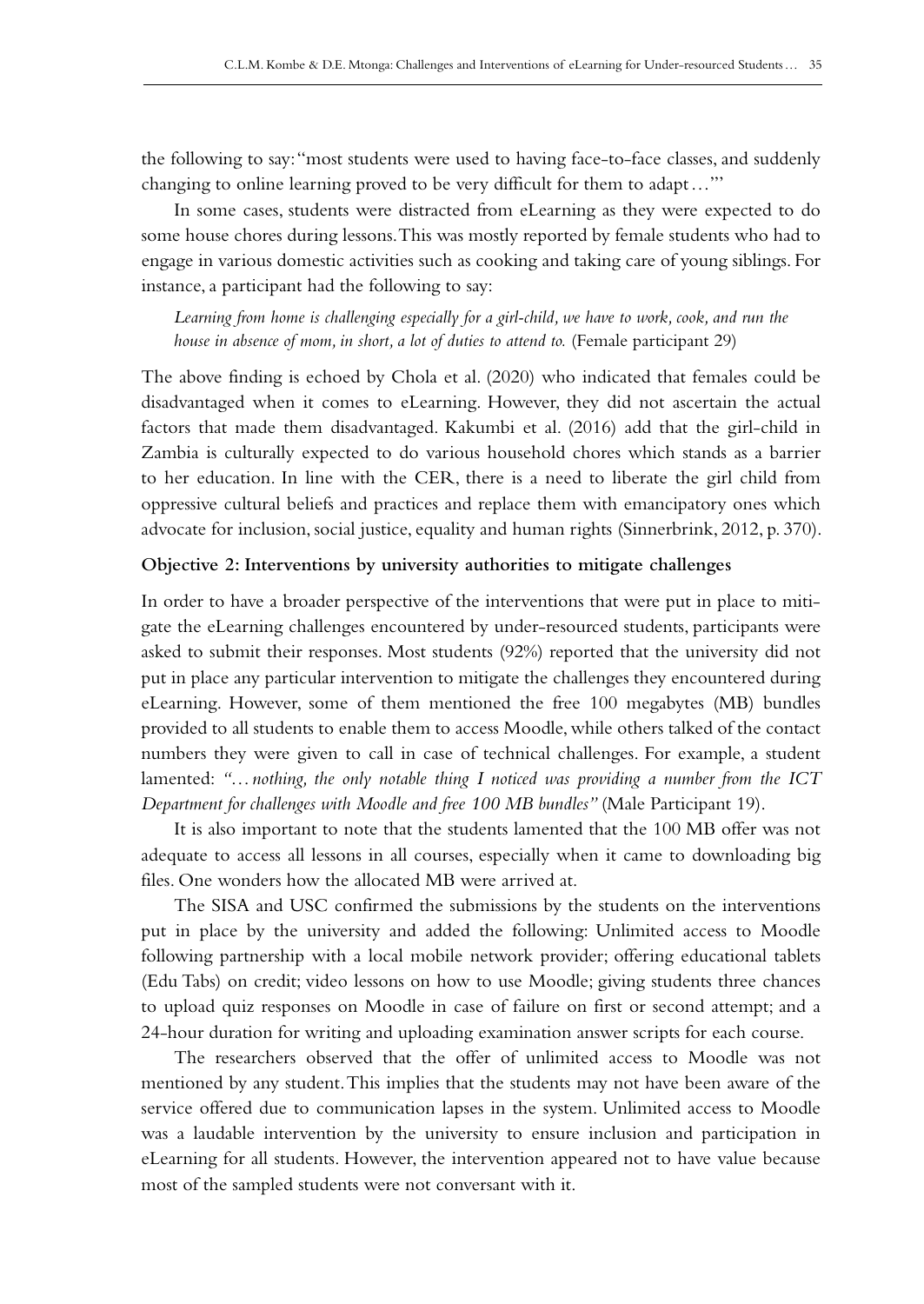From the findings, the university made efforts to put in place some interventions to ensure students' participation in eLearning. However, further consideration could have been given to under-resourced students in response to principles of IE and CER. For instance, educational tablets were offered on credit to everyone without considering the already existing financial challenges faced by the under-resourced students. This is as reported by the SISA:

*We have quite a number of students who can't even afford a smartphone and are considered to be really vulnerable … they were encouraged to get Edu Tabs on credit though it was an extra cost added to them.*

The SISA further added:

*…apart from the arrangement with the two mobile network providers…, nothing was done particularly to respond to the needs of the under-resourced … this interview is actually an eye-opener to start considering planning for such category of students…*

The above findings point to a lack of inclusive thinking and techniques at the sampled university (Schuelka, 2020). This is a gap that requires urgent attention.

Regrettably, the USC (see excerpt below) revealed that there was no defined system to collect data on under-resourced students, making it difficult to have definite data. This is another identified gap that requires immediate intervention. This is because inclusive education calls for a firm system to data collection and management (Grimes, 2010; Schuelka, 2018):

*…the current arrangement is that students come on their own to present their problems to the student counselling centre … It is from this information where we draw the under-resourced students.* 

Overall, the findings indicated that the university might be putting less value on practices and policies that promote inclusion, equality and social justice. This stands against the ideals of IE as well as CER (Schuelka, 2020; Sinnerbrink, 2012).

## *Limitations of the Study*

Findings of this research cannot be generalised to other universities because the study was confined to one public university. However, the results provide useful insights that could be applicable to similar contexts.

# *Conclusion and Recommendations*

The article provides evidence that under-resourced students encountered various challenges related to eLearning during the 2020 Covid‑19 lockdown. The challenges are categorised under the following interlinked themes: technical, environmental, psychological, sociocultural, financial, and material. Lack of devices, internet, electricity and support systems were the most critical barriers to eLearning. Findings showed that the university made attempts to mitigate the challenges students faced during eLearning. However, there were no distinctive interventions to specifically address the challenges under-resourced students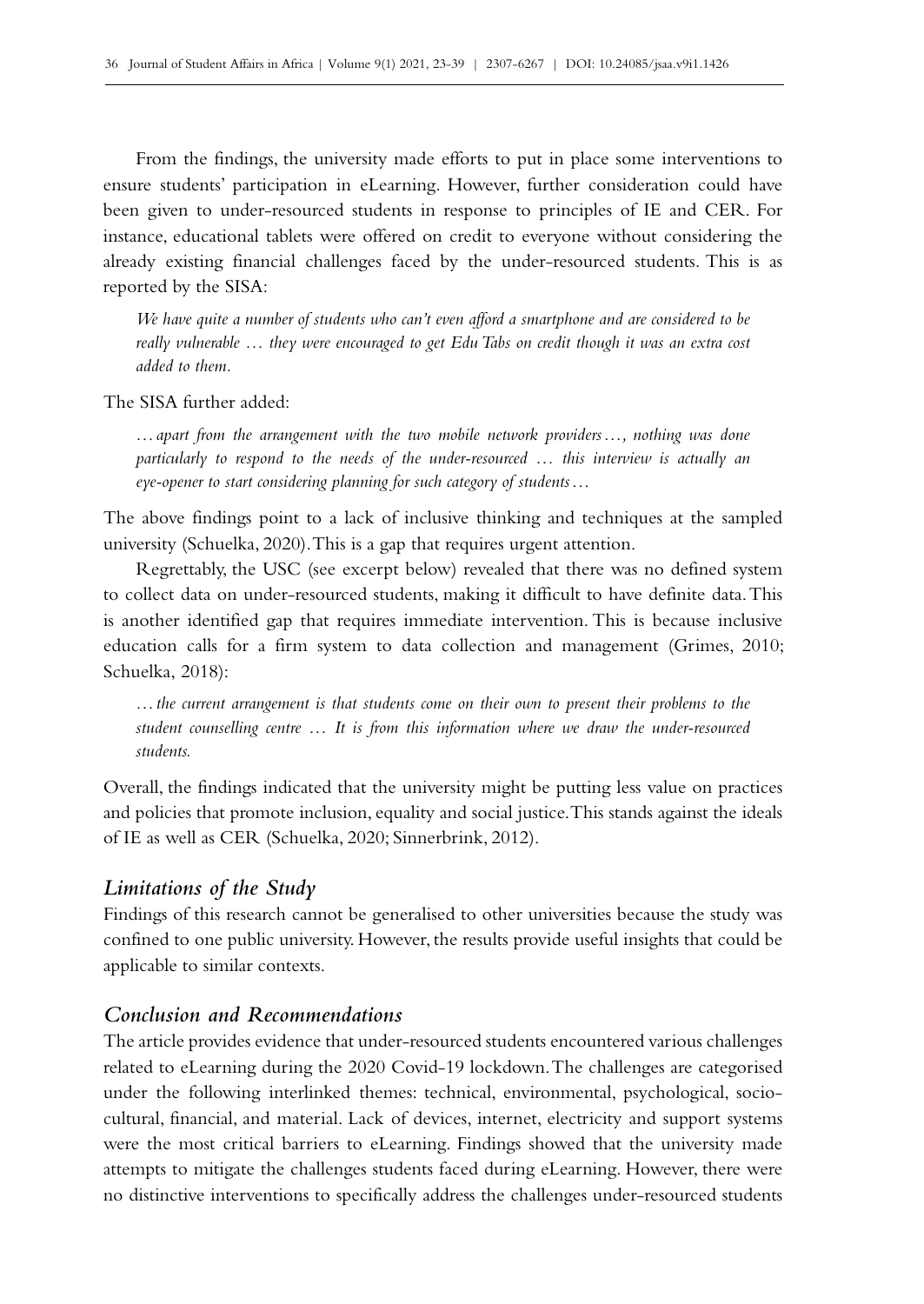encountered. Sadly, this suggests that the needs of these students were overlooked. The question is, why could this be the case? Could it be that the university does not have effective policies to promote inclusive education? This calls for further research.

In the light of the study findings, the practices of IE and CER, the study makes the following broad recommendations: First, there is a need at national level to have clearly defined policies tied to an effective implementation strategy to specifically cater for under-resourced students. This recommendation is to be taken up by the Zambian Higher Education Authority (HEA) and domesticated at individual higher learning institutions. Secondly, HEA should ensure that lecturers, university leadership and entire staff are oriented in inclusive thinking and techniques in order to promote inclusive education. It is also important that the voices of marginalised groups in education are heard and valued. This could be effectively done through various channels such as student associations.

The following specific recommendations apply to universities: ensure equitable delivery of eLearning to under-resourced students by exploring and implementing low technological modes of eLearning; providing for free affordable devices and access to eLearning platforms; effective training on ICT to students; reducing the threshold on tuition fees and sourcing sponsorship for vulnerable students. In addition, it is imperative that universities devise a firm system of data collection and management of underresourced students to ensure equitable distribution of resources. Researchers are also implored to use CER to interrogate the plight of under-resourced students as this could be an effective means to emancipate them. Overall, universities should constantly strive to support the participation of all students regardless of the circumstances, especially in times of emergencies (Grimes, 2010; Schuelka, 2018).

# *Potential Conflict of Interest*

The authors declare that they have no competing interest.

# *Funding*

This research received no specific grant from any funding agency, commercial entity, or non‑profit organisation.

#### *References*

- Adnan, M. & Anwar, K. (2020). Online Learning amid the COVID-19 Pandemic: Students' Perspectives. *Online Submission, 2*(1), 45‑51. <https://doi.org/10.33902/JPSP.2020261309>
- Armstrong, A.C., Armstrong, D. & Spandagou, I. (2010). *Inclusive education: International policy & practice*. Sage.
- Boeren, E. (2019). Understanding Sustainable Development Goal (SDG) 4 on "quality education" from micro, meso and macro perspectives. *International Review of Education, 65*(2), 277‑294. [https://doi.](https://doi.org/10.1007/s11159-019-09772-7) [org/10.1007/s11159-019-09772-7](https://doi.org/10.1007/s11159-019-09772-7)
- Booth, T. & Ainscow, M. (2002). *Index for inclusion: Developing learning and participation in schools* (3rd ed.). England: Centre for Studies on Inclusive Education (CSIE). [https://www.eenet.org.uk/resources/](https://www.eenet.org.uk/resources/docs/Index%20English.pdf) [docs/Index%20English.pdf](https://www.eenet.org.uk/resources/docs/Index%20English.pdf) [Accessed 8 February 2016].
- Cabinet Office Circular Minute of 2020-CO 7/6/2. Enhancement of Government Response to the Outbreak of the Coronavirus Disease (COVID-19).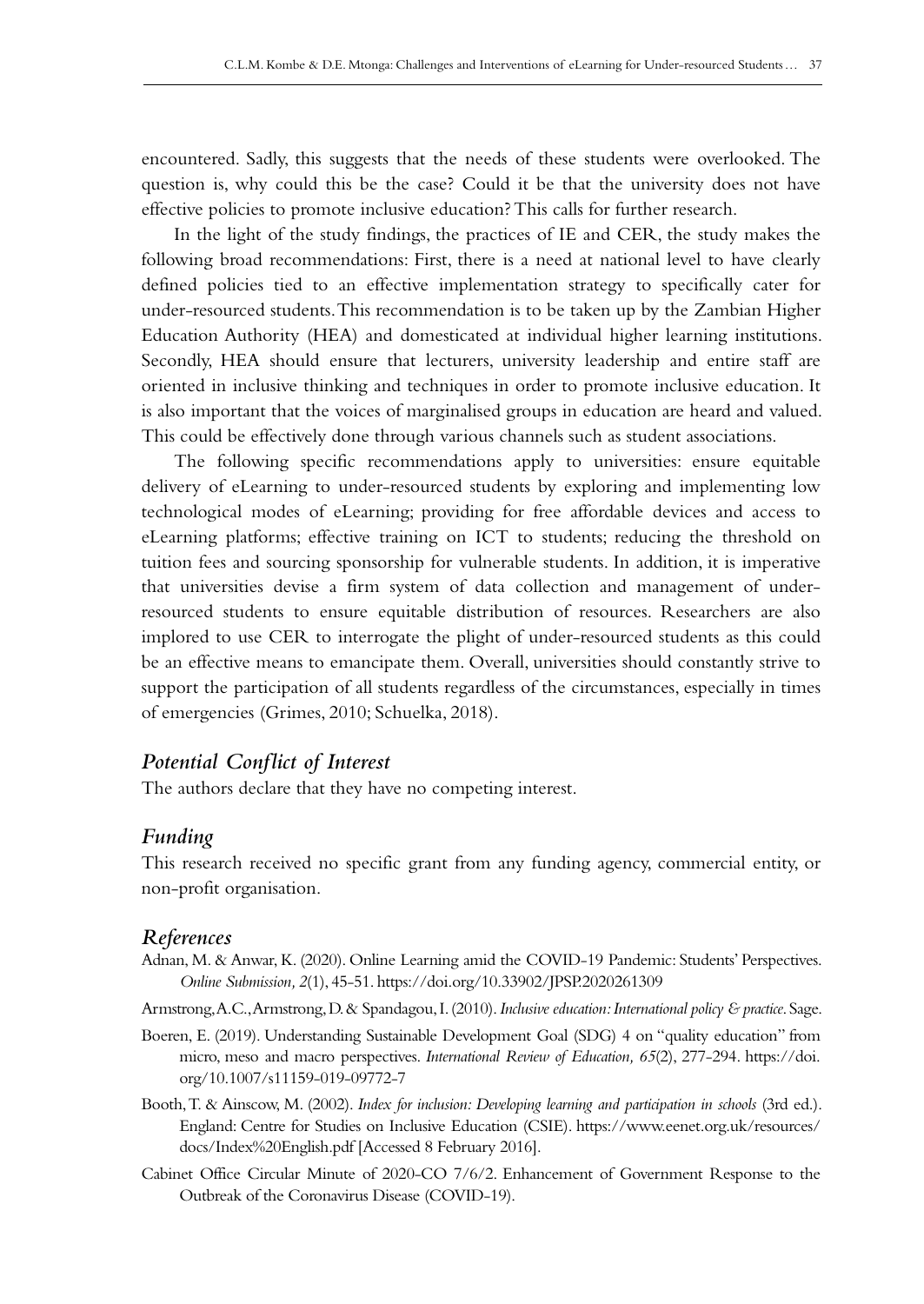- Cetinkaya, L. (2017). The impact of WhatsApp use on success in education process. *International Review of Research in Open and Distributed Learning, 18*(7).<https://doi.org/10.19173/irrodl.v18i7.3279>
- Chola, R., Kasimba, P., George, R. & Rajan, R. (2020). Covid-19 and e-learning: Perception of freshmen level physics students at lusaka apex medical university. *Age, 15*(19), 63.<https://bit.ly/3fDUn98>
- Cobley, D. (2018). *Disability and international development: A guide for students and practitioners.* Routledge. <https://doi.org/10.4324/9781315208558>
- Creswell, J.W. (2014). *Research design: Qualitative, quantitative and mixed methods approaches* (4th ed.). Sage.
- Creswell, J.W. & Creswell, J.D. (2017). *Research design: Qualitative, quantitative, and mixed methods approaches*. Sage.
- Dube, B. (2020). Rural online learning in the context of COVID-19 in South Africa: Evoking an inclusive education approach. *Multidisciplinary Journal of Educational Research, 10(2)*, 135-157. [https://doi.](https://doi.org/10.17583/remie.2020.5607) [org/10.17583/remie.2020.5607](https://doi.org/10.17583/remie.2020.5607)
- Florian, L. (2014). What counts as evidence of inclusive education? *European Journal of Special Needs Education, 29*(3), 286‑294. <https://doi.org/10.1080/08856257.2014.933551>
- Grimes, P. (2009). *A quality education for all: A history of the Lao PDR Inclusive Education Project 1993-2009*. Save the Children.<https://bit.ly/3sIPHTi>
- Hapompwe, C.C., Kukano, C. & Siwale, J. (nd). Impact of Covid-19 on Zambia's 2020 general education examination candidates' academic performance in Lusaka: E‑learning issues. <http://192.168.1.248:8080/xmlui/handle/123456789/179>
- Hussain, T.A. (2020). Education and COVID-19 in Nigeria: Tackling the digital divide. SOAS Blog. <https://study.soas.ac.uk/covid-19-nigeria-digital-divide/>
- Kakumbi, Z., Samuel, E.B. & Mulendema, P.J. (2016). Pupil home background characteristics and academic performance in senior secondary schools: A case study of selected secondary schools in Kitwe District, Zambia. *Journal of Education and Practice, 7*(22), 19‑25. [https://files.eric.ed.gov/](https://files.eric.ed.gov/fulltext/EJ1112816.pdf) [fulltext/EJ1112816.pdf](https://files.eric.ed.gov/fulltext/EJ1112816.pdf)
- Kapasia, N., Paul, P., Roy, A., Saha, J., Zaveri, A., Mallick, R., Barman, B., Das, P. & Chouhan, P. (2020). Impact of lockdown on learning status of undergraduate and postgraduate students during COVID‑19 pandemic in West Bengal, India. *Children and Youth Services Review, 116*, 105194. [https://](https://doi.org/10.1016/j.childyouth.2020.105194) [doi.org/10.1016/j.childyouth.2020.105194](https://doi.org/10.1016/j.childyouth.2020.105194)
- Krodel, K., Becker, K., Ingle, H. & Jakes, S. (2008). Helping under-resourced learners succeed at the college and university level: What works, what doesn't, and why? [www.ahaprocess.com/files/](http://www.ahaprocess.com/files/HelpingURLSucceed_whitepaper05152009.pdf) [HelpingURLSucceed\\_whitepaper05152009.pdf](http://www.ahaprocess.com/files/HelpingURLSucceed_whitepaper05152009.pdf)
- Kunju, S.S. (Ed.) (2020, April 9). Lockdown hits poor students hard, 86% unable to explore online learning: Survey. [https://www.ndtv.com/education/covid-19-lockdown-hits-poor-students-hard-](https://www.ndtv.com/education/covid-19-lockdown-hits-poor-students-hard-86-unable-to-explore-online)[86-unable-to-explore-online‑learning-survey-2209009](https://www.ndtv.com/education/covid-19-lockdown-hits-poor-students-hard-86-unable-to-explore-online)
- Messiou, K. (2017). Research in the field of inclusive education: Time for a rethink? *International Journal of Inclusive Education, 21*(2), 146‑159. <https://doi.org/10.1080/13603116.2016.1223184>
- Mulenga, E.M. & Marbán, J.M. (2020). Prospective teachers' online learning Mathematics activities in the age of COVID‑19: A cluster analysis approach. *EURASIA Journal of Mathematics, Science and Technology Education, 16*(9), em1872.<https://doi.org/10.29333/ejmste/8345>
- Naciri, A., Baba, A., Achbani, A. & Kharbach, A. (2020). Mobile learning in Higher education: Unavoidable alternative during COVID‑19. *Aquademia, 4*(1), ep20016. [https://doi.org/10.29333/](https://doi.org/10.29333/aquademia/8227) [aquademia/8227](https://doi.org/10.29333/aquademia/8227)
- Nkoane, M.M. (2013). Creating sustainable postgraduate supervision learning environments through critical emancipatory research. *TD: The Journal for Transdisciplinary Research in Southern Africa, 9*(3), 393‑400.<https://doi.org/10.4102/td.v9i3.186>